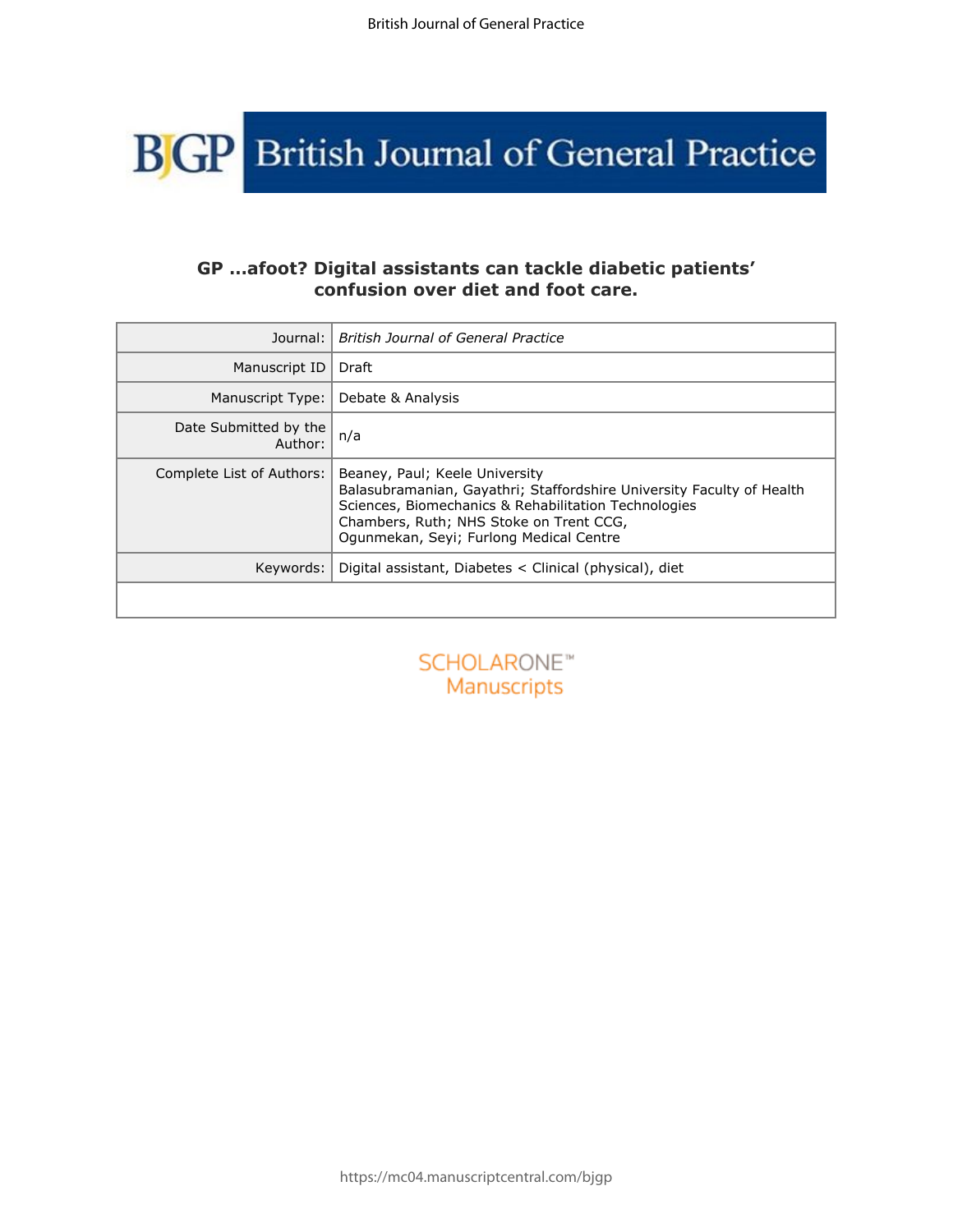123456789

 $\mathbf{1}$  $\overline{2}$  $\overline{3}$  $\overline{4}$ 5 6  $\overline{7}$ 8 9

# **Title: GP …afoot? Digital assistants can tackle diabetic patients' confusion over diet and foot care.**

Healthcare in the UK is facing a huge challenge to manage the rising costs of type 2 diabetes. Diabetes alone accounts for 10% of the NHS budget, a cost of £1 million per hour, 80% of which is spent on treating complications of poorly controlled diabetes. 1 Managing any long-term health condition requires long-term, regular support and patient motivation and clearly the current system is falling short of this task. While this is a multifactorial problem, improving dietary control and foot care would help to prevent some of the physical complications and financial costs of diabetes. A pilot project in Staffordshire has feedback from participating patients that their new digital assistants are a potential way forward to improving their disease management. Areas that patients wanted support with are diet and footcare and they felt that their smart-speaker with screen, if developed, could be just what they need. GP practices are at the forefront of healthcare services helping people to manage their condition and promote prevention, perhaps help could be 'afoot' to prevent diabetic ulcers or achieve dietary control, in the form of digital assistants.

## *Background*

pilot study<sup>2</sup> in Stoke-on-Trent that showed po<br>homes for a plethora of health conditions, we<br>Data from a new cohort of 20 patients with dia<br>e patients' lifelong engagement with diet and<br>ore often is limited and although t On the back of a successful pilot study<sup>2</sup> in Stoke-on-Trent that showed potential benefit of using smart speakers in patients' homes for a plethora of health conditions, we as 'technological enablers' have focused on diabetes. Data from a new cohort of 20 patients with diabetes, shows potential for digital assistants to improve patients' lifelong engagement with diet and footcare. Clinicians' capacity to see patients more often is limited and although there are online resources to help, perhaps these are not engaging enough over time. We need other ways for patients to be able to access support, and smart speakers have the potential capacity to provide this 24/7/365, for diabetic management support in the 21<sup>st</sup> century.

# *Current dietary advice is not wrong but leaves people confused and adrift*

Despite the bulk of evidence<sup>3</sup> for optimal dietary advice for those with diabetes there remains difficulty translating this into clear plans for individuals to follow. Indeed, current best dietary advice is effectively an admission of this fact. For instance, Diabetes UK<sup>4</sup> advises that "one-size does not fit all" and that a healthy diet for a diabetic is approximate to that for non-diabetics, recognising that if patients are given an overly prescriptive, restricted diet then they are unlikely to adhere to this longterm. However, diets without clear rules are just as difficult to follow in the longer term. Such conflict and confusion is not a new phenomenon. A diabetic nursing paper in 1969 described that dietary advice varied, with some patients being given a strict meal plan to follow, others vague advice to "avoid sweets"<sup>5</sup>. It goes further to say that just because a patient was *taught* once did not mean that the person has *learnt*, and even if they did, their life circumstances could well change and they might forget. Well, how much have we really moved on in half a century? How often do we still provide information once or twice and leave the person adrift, then a year later wag the finger at their annual review? Just as it was 50 years ago, diabetes dietary information is still perceived as "vague" and "contradictory", according to our volunteer patients. A view that is also supported in the broader literature<sup>3,5,6</sup> and anecdotally on Diabetes UK support forums<sup>7</sup>, indicating that this is a widespread problem.

## *Alexa could provide some clarity, improve accessibility and overall engagement*

So, how can smart speakers help to improve the situation? Simply put: patients' questions can be answered and information accessed more easily, round the clock, at home. Above all, patients remarked at how useful it was to always have Alexa around, to be able to ask a question when the situation called for it and most were surprised at "how much it does know". Queries such as "how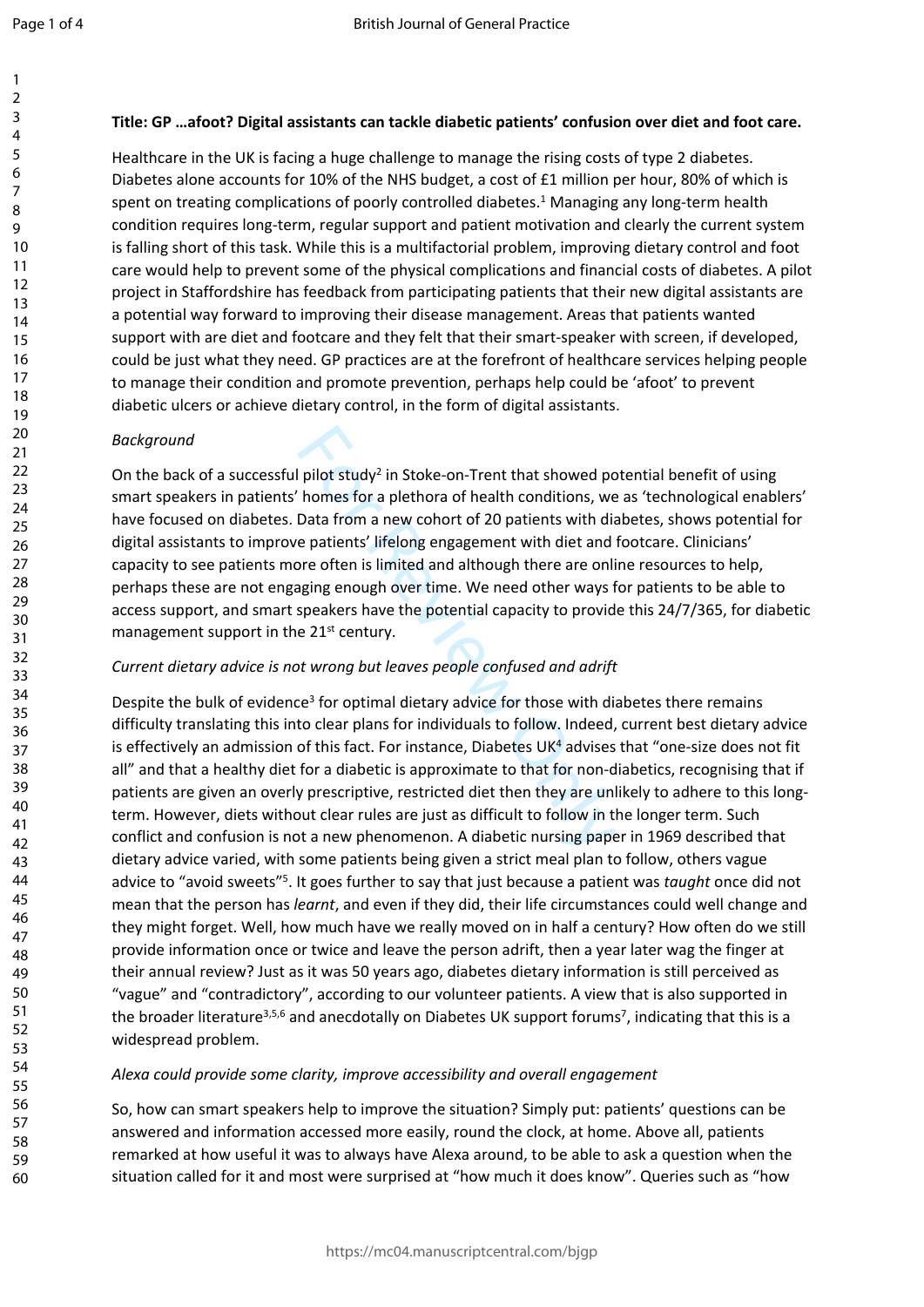many calories in…?" or "how much sugar in a…?" were very popular. Moreover, they found that accessing healthy recipes was easier by being able to ask a question rather than trawling through websites. However, before proclaiming Alexa to be the answer, it must be noted that it is not quite there yet. For example, our participants discovered that some of the health advice, recipes and nutritional information given still often originates from USA sources; and specific diabetes information was limited and not from a singular, trusted UK source, thus potentially creating further unwanted confusion. Moreover, it is not obvious that patients would be kept engaged in the longterm by their novel assistants. However, these problems are more like speedbumps than roadblocks and could be addressed by a dedicated diabetes 'skill' (app) for the device. The trick would be to use the skill to 'gamify' diabetes management<sup>8</sup>; use the means that app developers already employ to attract our daily interest, likes and clicks<sup>9</sup>, but for a far more positive end, so that patients remain engaged and motivated to use the device long-term.

### *Preventing complications by improving diabetic footcare*

ct of diabetes our cohort of diabetic patients w<br>nat the Alexa Echo Show device with its screen<br>foot monitoring. Latest figures<sup>1</sup> show that in th<br>to the development of diabetic foot ulcers. W<br>ng vascular, neuropathic and Diet was not the only aspect of diabetes our cohort of diabetic patients wanted the device to help them with. They also felt that the Alexa Echo Show device with its screen, camera and portability would be ideal for regular foot monitoring. Latest figures<sup>1</sup> show that in the UK there are 169 amputations per week due to the development of diabetic foot ulcers. While risks for diabetic foot ulcers are complex, involving vascular, neuropathic and biomechanical factors, they are often compounded by patients' general lack of awareness about maintaining and monitoring their foot health.<sup>10</sup> Participating patients shared concerns about foot problems and wanted more guidance about foot self-care. Similar to the 'one-size does not fit all' approach to diet, foot care needs to be personalised too. One of the problems people face is being unable to see underneath their feet; coupled with reduced mobility and sensation this can become serious. In its current state, the Alexa device cannot do this but with a dedicated app the patient could use the in-built camera to take pictures and video, check their feet for problems to recognise deterioration at an early stage. In accordance with current best practice advice they could then seek specialist review by the Foot Protection Service<sup>11</sup>; maybe by an arranged videocall with their GP, podiatrist or district nurse - a 'GP afoot' service perhaps? Furthermore, Alexa could reinforce engagement with 'daily tips' such as spotting wear and tear on footwear, checking for small stones, reminders about washing feet regularly and moisturising…<sup>12</sup> the list goes on. Patients' use of smart speakers with visual screens like this, could provide major benefits to shared care management of diabetes and reduce limb threatening complications.

## **Conclusions**

Managing any long-term condition poses serious challenges for patients and clinicians alike, and we need more firepower. With a digital assistant in the home that is set up to reinforce health messages, provide access to trusted information matched to best clinical management, these devices could boost patients' engagement in optimising management of their diabetes, so avoiding complications that often arise insidiously and with life-changing consequences. For GPs and many other healthcare professionals, such extra help has come when NHS resources are limited and the burden of diabetes care has become out of proportion. The potential of harnessing smart speakers for diabetes could generate benefits for patients, clinicians and the health service at large.

Word count: 1239

1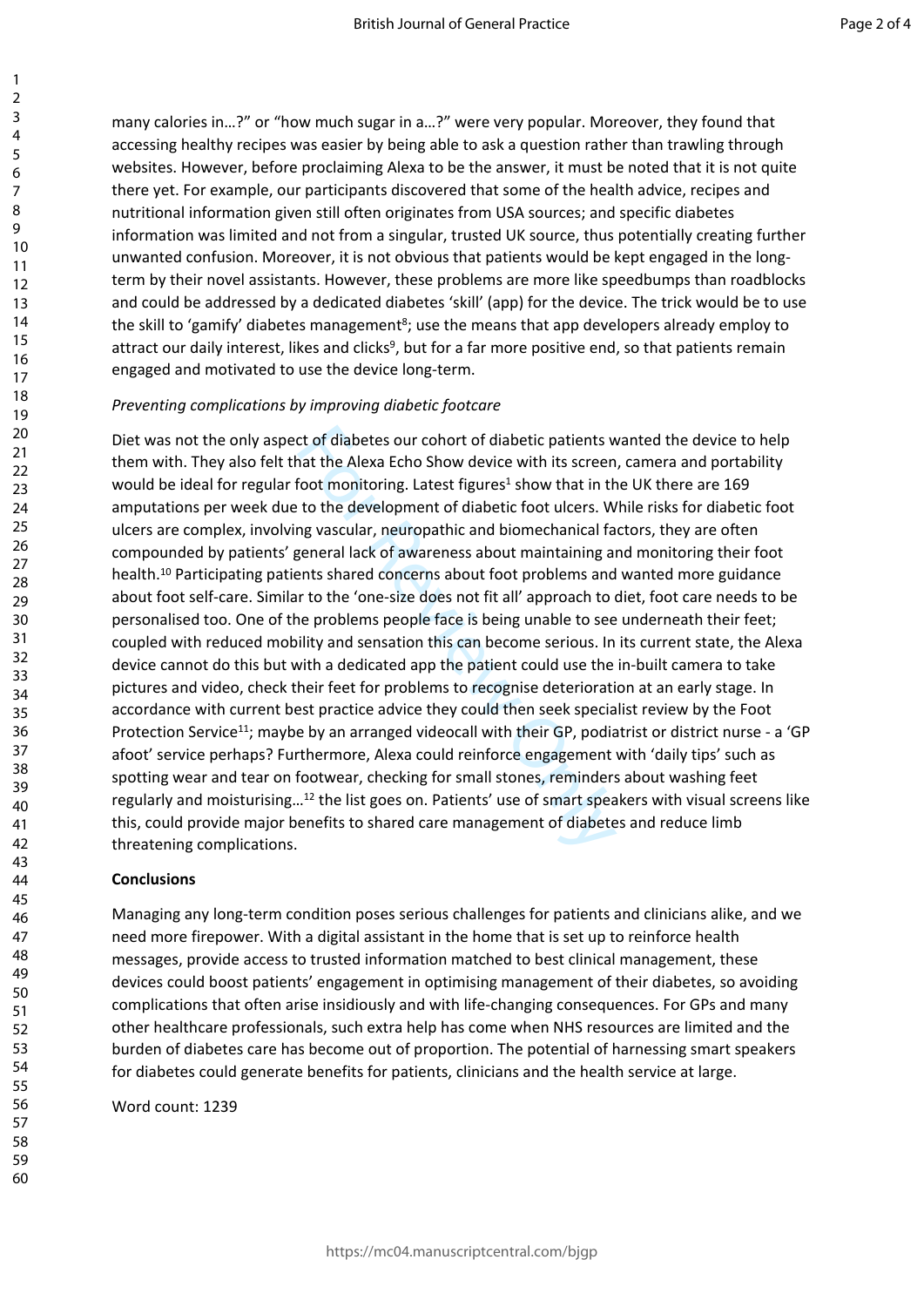$\mathbf{1}$ 

| 1                              |  |
|--------------------------------|--|
| 2                              |  |
| 3                              |  |
| 4                              |  |
| 5                              |  |
| 6                              |  |
|                                |  |
| 8                              |  |
| 9                              |  |
| 10                             |  |
| 1<br>$\mathbf{1}$              |  |
| $\mathbf{1}$<br>$\overline{2}$ |  |
| $\overline{\mathbf{3}}$<br>1   |  |
| 4<br>1                         |  |
| 15                             |  |
| 16                             |  |
| 1                              |  |
| 18                             |  |
| 19                             |  |
| 20                             |  |
|                                |  |
| $\overline{21}$                |  |
| $^{22}$                        |  |
| $^{23}$                        |  |
| $^{24}$                        |  |
| 25                             |  |
| 26                             |  |
| 27                             |  |
| 28                             |  |
| 29                             |  |
| 30                             |  |
| $\overline{31}$                |  |
| $\overline{32}$                |  |
| 33                             |  |
| 34                             |  |
| 35                             |  |
| 36                             |  |
| 37                             |  |
| 88                             |  |
| 39                             |  |
| 40                             |  |
| 41                             |  |
| 42                             |  |
| 43                             |  |
|                                |  |
| 44                             |  |
| 45                             |  |
| 46                             |  |
| 47                             |  |
| 48                             |  |
| 49                             |  |
| 50                             |  |
| 51                             |  |
| 52<br>2                        |  |
| 53                             |  |
| 54                             |  |
| 55                             |  |
| 56                             |  |
| 57                             |  |
| 58                             |  |
|                                |  |

59 60

# **References**

- 1. Diabetes UK. *Facts & Figures. https://www.diabetes.org.uk/professionals/positionstatements-reports/statistics (accessed 02/02/2020).*
- 2. Chambers R and Beaney P. The potential of placing a digital assistant in patients' homes. *British Journal of General Practice (BJGP)* 2020; 70(690): . https://bjgp.org/content/70/690/8 (accessed 19/02/2020).
- 3. Forouhi N, Misra A, Mohan V, Taylor R and Yancy W. Dietary and nutritional approaches for prevention and management of type 2 diabetes. *British Medical Journal (BMJ)* 2018; 361(): . https://www.bmj.com/content/361/bmj.k2234 (accessed 02/02/2020).
- 4. Diabetes UK. *10 tips for healthy eating with diabetes. https://www.diabetes.org.uk/guide-todiabetes/enjoy-food/eating-with-diabetes/10-ways-to-eat-well-with-diabetes (accessed 02/02/2020).*
- 5. Watkins J and Moss F. Confusion in the Management of Diabetes. *The American Journal of Nursing* 1969; 69(3): . https://www-jstororg.ezproxy.keele.ac.uk/stable/3453765?sid=primo&origin=crossref&seq=4#metadata\_info tab\_contents (accessed 02/02/2020).
- 6. Sawyer L and Gale E. Diet, delusion and diabetes. *Diabetologia* 2009; 52(1): . https://link.springer.com/article/10.1007/s00125-008-1203-9 (accessed 14/02/2020)
- 7. Diabetes UK. *Dieting. https://forum.diabetes.org.uk/boards/threads/dieting.84402/ (accessed 14/02/2020).*
- ): . https://www-jstor-<br>ac.uk/stable/3453765?sid=primo&origin=cross<br>essed 02/02/2020).<br>E. Diet, delusion and diabetes. *Diabetologia* 20<br>r.com/article/10.1007/s00125-008-1203-9 (ac<br>arg. https://forum.diabetes.org.uk/boards 8. Hamari J. Do badges increase user activity? A field experiment on effects of gamification. *Computers in Human Behavior* 2017; 71(): . https://www.researchgate.net/publication/273704751\_Do\_badges\_increase\_user\_activity A field experiment on effects of gamification (accessed 22/02/2020).
- 9. BBC News. *Social media apps are 'deliberately' addictive to users. https://www.bbc.co.uk/news/technology-44640959 (accessed 22/02/2020)*
- 10. NICE. *Improving foot care outcomes for people with diabetes in Wessex. https://www.nice.org.uk/sharedlearning/improving-foot-care-outcomes-for-people-withdiabetes-in-wessex (accessed 22/02/2020).*
- 11. The College of Podiatry. Improving Diabetic Foot Care: A Guide for Commissioners 2019 update. https://www.improvingdiabeticfootcare.com/what-is-a-foot-protection-service (accessed 22/02/2020).
- 12. Diabetes UK. *How to look after your feet. https://www.diabetes.org.uk/guide-todiabetes/complications/feet/taking-care-of-your-feet (accessed 02/02/2020).*